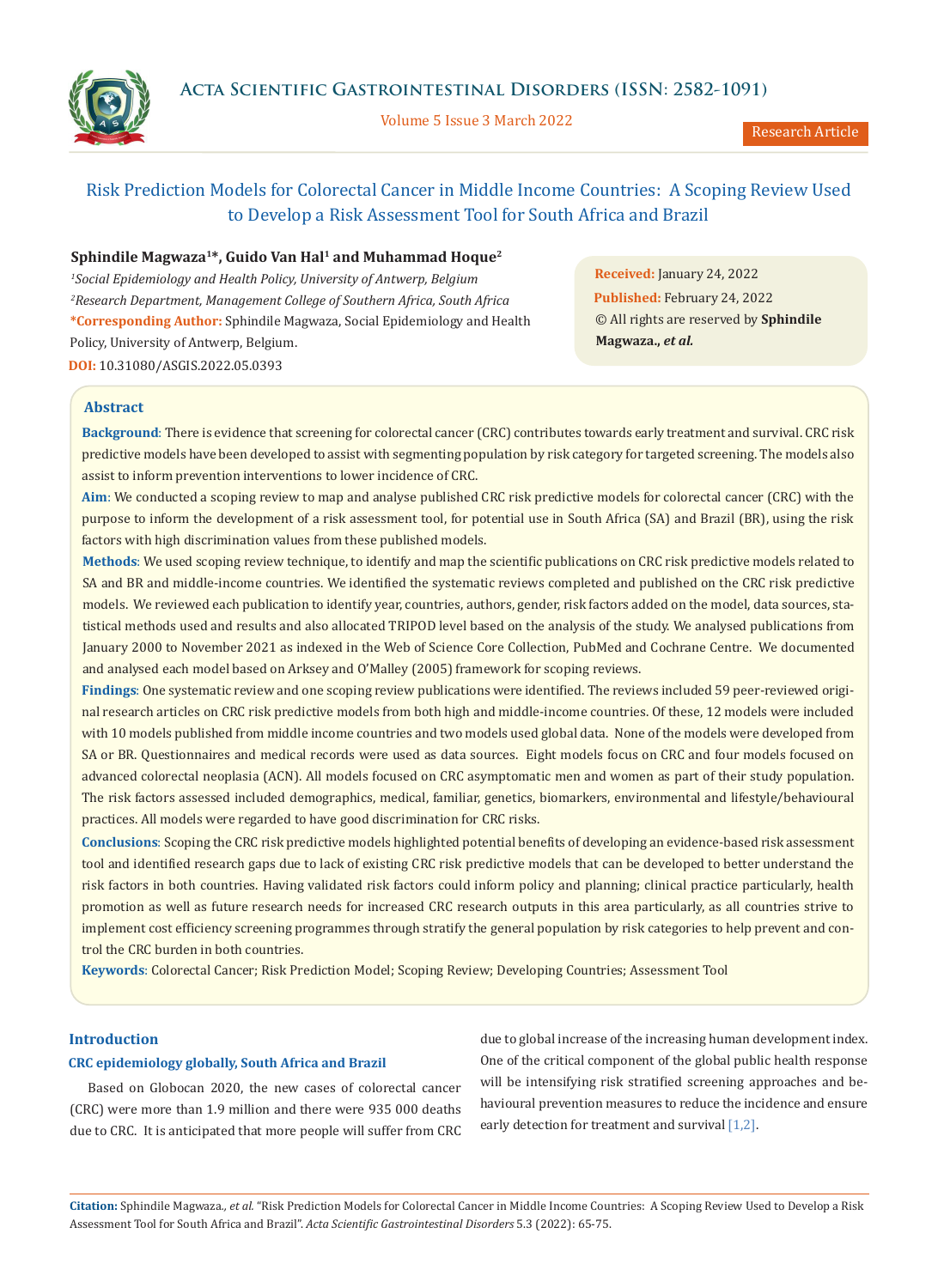Colorectal cancer is ranked third among the top five most frequent cancers in both women and men in South Africa. South Africa (SA) has the highest incidence of Colorectal cancer (CRC) in sub-Saharan Africa, with the age-standardised incidence (ASRi) rate of 17.6 per 100,000 and 1.5 per 100 000 in men and women respectively in 2020. The age standardised world mortality rate (ASRm) is 7.5 per 100 000 populations [3-5].

According to the Globocan 2020, colorectal cancer is ranked third most common cancer in Brazil (BR). The ASRm is 9 per 100 000 populations while the ASRi for men is 21.7 and 17.6 per 100 000 populations for women respectively  $[4,5]$ . de Oliveira (2018) reported an increase in colorectal cancer mortality among men located in seven country states and in nine States among women [6]. An increase in both incidence and delayed access to diagnosis and treatment are factors that have contributed to an upward trajectory in mortality rate with 34.92 per 100 000 five-year prevalence cases [5-7].

#### **Predictive models to inform risk assessment and screening**

Researchers have developed risk predictive models to assist clinical practices by identifying specific populations at high risk for CRC. Considering high cost of screening and potential harms of using colonoscopy and flexible sigmoidoscopy, and low lifetime risk there is evidence to suggest targeted screening over routine and the risk predictive models play a critical role to stratify individuals by risk for CRC screening. Moreover, the risk models inform the development of risks assessment tools and health promotion and CRC prevention programmes that can be implemented in the primary health care settings [8-10].

Given access to primary health care setting for acute and chronic care, this platform has potential to screen the majority of people accessing care within the catchment geographical areas, as part of health promotion and assessment. In addition, at this level, the tool can be easily acceptable for integration by all health care workers since with other risk assessment tools already implemented including for HIV, breast and cervical cancer and TB screening in both countries [11].

Hence, predictive risk models provide adequate information and the scoping review provided a solid landscape in terms of volume of existing models and systematic reviews provides model discrimination and give direction towards their effectiveness.

#### **Current CRC surveillance and screening practices**

Currently, a pathological based registry is used to estimate CRC incidence and mortality rate in South Africa. To compensate for the lack of population-based cancer registry in South Africa, a prospective CRC study of 716 patients was launched in 2016, to describe the clinical presentation, demographics, risk factors, treatment, and outcomes recruited from both private and state health–care facilities located in Johannesburg metropolitan city of South Africa [12]. Efforts to establish a National CRC surveillance, in South Africa, are underway, learning from the Ekurhuleni National population-based cancer registry, as reported by the National Health Laboratory Services annual report of 2017.This will go a long way to assist in the development of a responsive national control strategy and accurate risk assessment tool [12].

Currently, South Africa does not have a national CRC screening policy and programme, although targeted screening occurs in targeted high risk-population in selected cities across the country. The screening modality vary by target population, including static and mobile services. The data is also used for surveillance as it is linked to the pathology-based registry managed by the country's National Health Laboratory Services. However, efforts to establish hospitalbased surveillance in KwaZulu-Natal province [13].

Unlike, South Africa, Brazil has both the population national cancer registry and a national CRC screening programme, however, is reported to be opportunistic programme and only available in the Southern regions [14,15].

 Lambert (2009) did not recommend mass screening for colorectal cancer in most developing countries, as the incidence is very low and may not be cost-effective noting competing demands and limited resources [16]. Kamaraju, 2020, reported that the LMICs contributed 75% of the global annual incidence and mortality from gastrointestinal cancers [17,18].

Nonetheless, it is anticipated that there will be upwards trajectory for CRC cases in lower and middle-income countries as changes in lifestyle and behaviours continue, in addition to an increase in life expectancy, improved screening, diagnosis of CRC, registration and reporting processes, as well as improved provider competencies in screening [19].

To date, studies on screening and treatment from South Africa have identified that the patients diagnosed with CRC are often di-

**Citation:** Sphindile Magwaza*., et al.* "Risk Prediction Models for Colorectal Cancer in Middle Income Countries: A Scoping Review Used to Develop a Risk Assessment Tool for South Africa and Brazil". *Acta Scientific Gastrointestinal Disorders* 5.3 (2022): 65-75.

66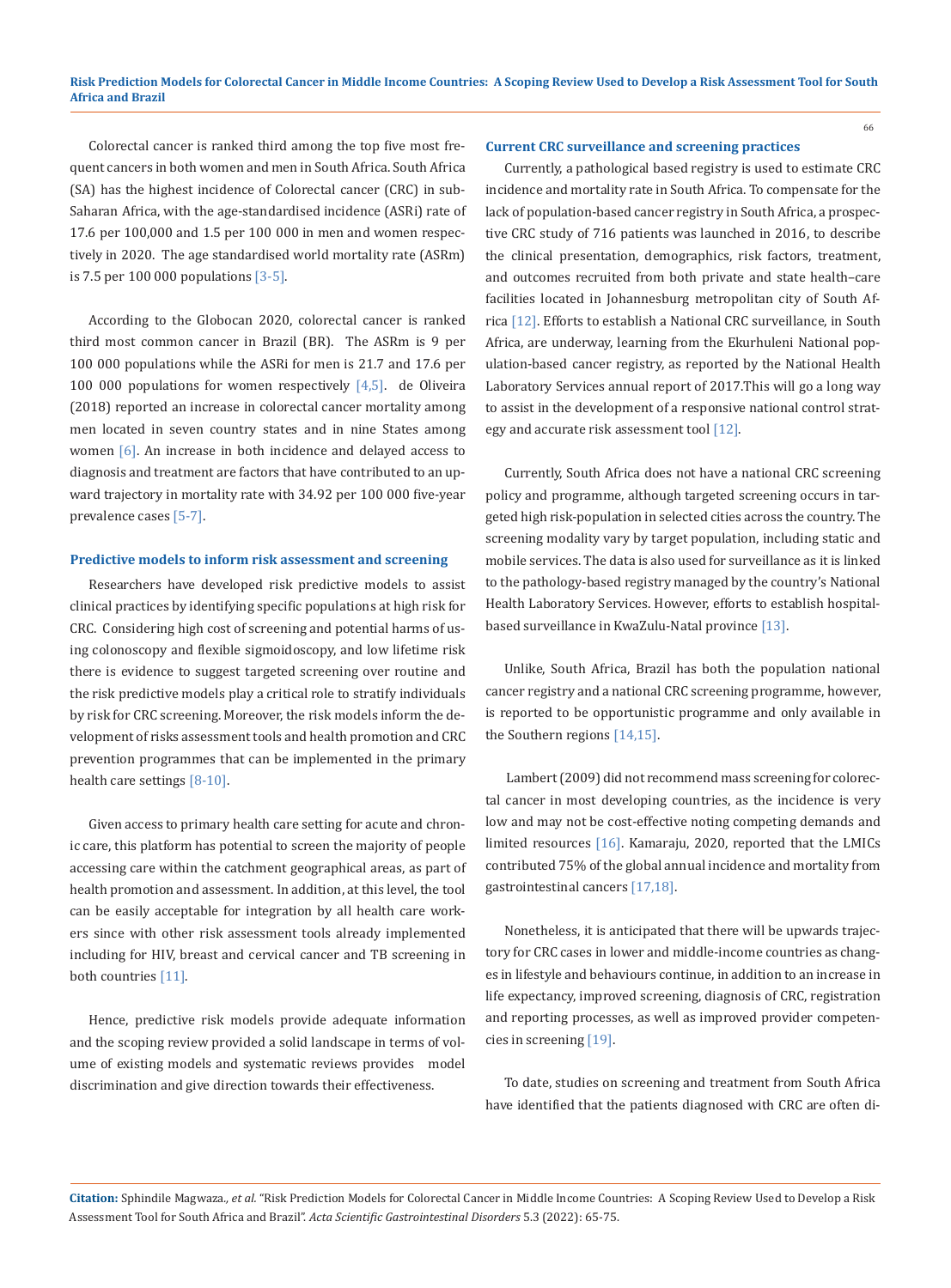agnosed in late stages of cancer, particularly those accessing stateown facilities [20,21]. This impedes early treatment, increases re-occurrence and lowers survival [19]. Similarly, this observation has been reported by studies in Brazil. In addition, access; unequal availability of screening services with limited allocation in the Northern and Central Western regions, adherence to guidelines, competing demands on universal health coverage insurance were some of the factors affecting the demand for and supply of CRC screening reported from Brazil [14,15,22].

This calls for targeted and risk-based screening to improve the uptake [23]. Hence, a CRC risk assessment tool is proposed to enhance targeting for CRC screening.

# **Purpose, Aim and Objectives**

- Purpose: to conduct a scoping review is to map and assess the volume of publications on CRC risk predictive models related to both countries and any other developing country similar to the two countries.
- Aim: to conduct a scoping review in order to develop a CRC risk assessment tool for potential use in primary health care settings as means to stratify population at risk for referral to CRC screening services in South Africa and Brazil.

#### **The objective was to**

- Identify and tabulate the CRC risk predictive models that have been developed and or validated and published on the scoping and systematic reviews or meta-analysis from middle income countries.
- Outline risk factors tested and found to have good discrimination in the model with relevant TRIPOD levels
- Propose the draft risk assessment tool for consideration in SA and BR based on significant factors identified from the models.

#### **Methods and Materials**

We identified the systematic reviews completed and published on the CRC risk predictive models. We reviewed each publication to identify year, countries, authors, gender, risk factors added on the model, data sources, statistical methods used and results and also allocated TRIPOD level based on the analysis of the study. We documented and analysed each model based on Arksey and O'Malley (2005) framework for scoping reviews PubMed/Medline, Google Search, Academia, Research gate, Web of Science and Cochrane database were included as part of the search, focusing on peer reviewed journal from January 2000 to November 2021 [24].

67

The search was limited to articles published in English or with abstracts translated in English. The research terms used were" Colorectal, colon cancer; colon neoplasm, risk predictive models/ score, risk assessment, worldwide, South Africa, Brazil, developing country, meta-analysis, systematic, scoping review". Only scoping reviews, systematic reviews and meta-analysis articles were included with models highlighted in these reviews. Further search of each article was done only if included in the analysis to gain better understanding of the study design, population and key findings.

| <b>Inclusion</b><br><b>Criteria</b> | $\mathbf{1}$   | Systematic, meta-analysis or scoping<br>reviews                                                                                                                                         |  |
|-------------------------------------|----------------|-----------------------------------------------------------------------------------------------------------------------------------------------------------------------------------------|--|
|                                     | 2              | Published articles or abstracts written in<br>English                                                                                                                                   |  |
|                                     | 3              | Published from the developing countries<br>specifically middle-income countries (upper<br>or lower) based on World Bank* criteria with<br>English translation of an abstract or article |  |
|                                     | 4              | Risks for CRC cases on adult asymptomatic<br>population 18 years and over                                                                                                               |  |
|                                     |                | CRC, colon, rectal cancer, advanced colon<br>cancer                                                                                                                                     |  |
|                                     | 5              | All Study designs and all settings identified by<br>articles as stated in point 1 above.                                                                                                |  |
| Exclusion                           | 1              | Risk models developed and calibrated in<br>developed countries                                                                                                                          |  |
|                                     | $\overline{c}$ | Risks models developed for symptomatic,<br>metastasis or coping mechanism, reoccur-<br>rence or survival                                                                                |  |

**Table 1:** Eligibility criteria for selecting studies.

\*World Bank (2021) = gross national income per capita between (USD 4,096 -12,695) [18].

Since South Africa and Brazil are both members of the BRICS partnership with Indian, Russia and China and are regarded as high middle-income countries, we therefore, identified other predictive models, from the recent systematic review completed, from China, Asian region or globally.

Each study was tabulated to highlight basic characteristic of the study, according to Author, year of publication, study location,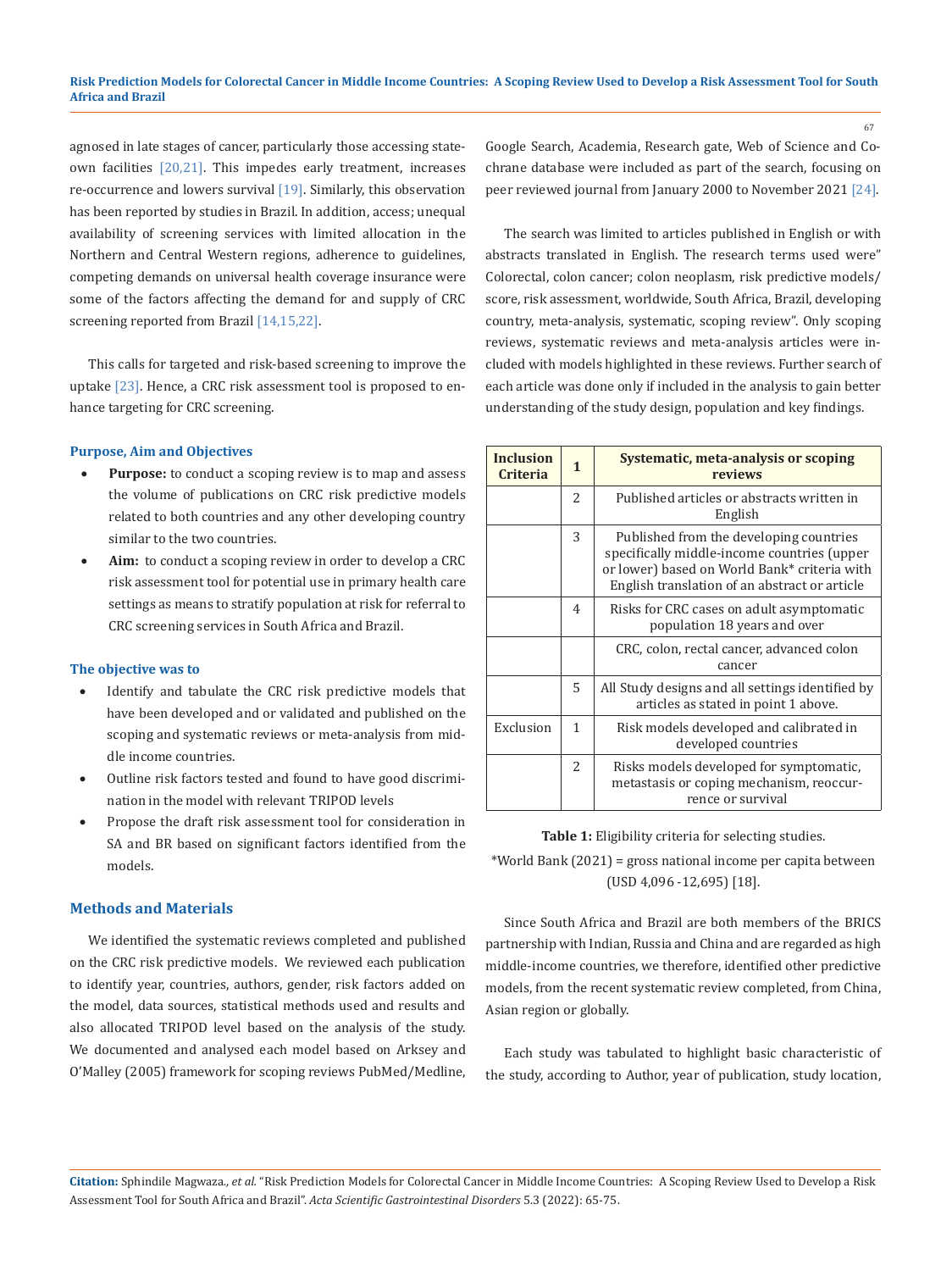study design, gender of target population, outcome of the model, risk factors analysed, analysis method and results, data sources, and TRIPOD level.

#### **Results**

Two systematic reviews and one scoping review publications were identified by Usher\_Smith (2016) and Samarakoon, (2017); reviewed and reported with the TRIPOD levels of each model as indicated in Table 2 [25-42]. The reviews included 59 peer-reviewed original research articles on CRC risk predictive models from both high and middle-income countries. The majority of these models have been developed in high income countries mostly with high CRC burden such as United States, United Kingdom, Japan and Netherlands, hence were excluded [18,25,26]. The main finding from this scoping review is that none of the risk predictive models have been developed or validated or calibrated in South Africa and Brazil [25-43].

Of these, 12 models were included in this scoping review with 10 models were published from middle income countries similar to SA and BR. The models were published between the year 2009 and 2021. There were also two risk predictive models, that were included, developed or validated using global population. One model used case control study design and the one used a metaanalysis approach [27,32]. Three models were excluded as they met the exclusion criteria as stated in Table 1 above, including one from South Africa [19]. This model from South Africa, published in 2021 focused on recurrence of CRC and survival, hence it was also excluded [19]. The only risk predictive model developed in Africa, was published and tested in Tunisia, which was a prospective study and only used three factors (age, meat and milk consumption) [43].

In terms of data sources, ten models used questionnaires while 2 used questionnaires with medical records with or without a blood test as the main data source. Eight models focused on CRC and four models focused on advanced colorectal neoplasia (ACN). All models focused on CRC asymptomatic men and women as part of their study population. The risk factors assessed a combination of risk factors including demographics, medical, familiar, genetics, biomarkers, environmental and lifestyle or behavioural practices. All models were reported to have good discrimination of the factors [25,32].

In terms of study design, only one model, was an epidemiologic prospective study published from Tunisia in North Africa [43]; seven models published of which five were from China, used case-control design; two models used cross-sectional study published from Asia region [41] and China [28]; one used faecal immunochemical test with a scorecard published from Taiwan [29], and one reviewed random effects models of the logarithms of risks across published global studies [24]. In terms of statistical analysis methods, seven models used multiple logistic or logistic regression statistical analysis method for analysis; one model used the metaanalysis; one model used the Cox proportional hazards regression model; and two models used beta-coefficients values for analysis to determine risk factor discrimination.

68

Seven models were in the development stage only (TRIPOD 1a); two models were in development and validation using resampling (TRIPOD 1b); one model was in development and validation using non-random resampling and was also used for validation only (TRIPOD2a, 4); and two models were in development and validation using separate data (TRIPOD 3).

#### **Discussion**

This mini scoping review included published systematic and scoping reviews articles published between 2000 and 2021. A total of twelve existing models that meet the inclusion criteria were included. The strengths of the models are that: 1) all used and analysed a combination of factors, including medical, family history, demographics, genetics, phenotypical and lifestyle factors, the sample sizes were large for generalisability; and that 2) the study designs and statistical methods employed produced results showing good discrimination as measured by (AUROC, 95% CI) and enabled findings to be generalisable. The main weakness is that the majority of these models have not been validated in diverse countries and populations and that a meta-analysis has not been inclusive of the majority of those recently published after the year 2013 [29].

Comprehensive search was conducted using different databases and screening abstracts of the articles as a first step to identify relevant articles for inclusion. The time frame also improved the volume of models that were identified and ensured that the analysis was up to date, noting that all models up to November 2021 were included.

As none of the predictive models were tested or developed in South Africa or Brazil. Kruger (2020) reported on symptoms experienced by patients that had colonoscopy and found to have CRC [44]. The symptoms included weight loss; rectal bleeding; diarrhoea or constipation; asymptomatic anaemia; alteration in bowel habit and abdominal pain. Two of the symptoms were included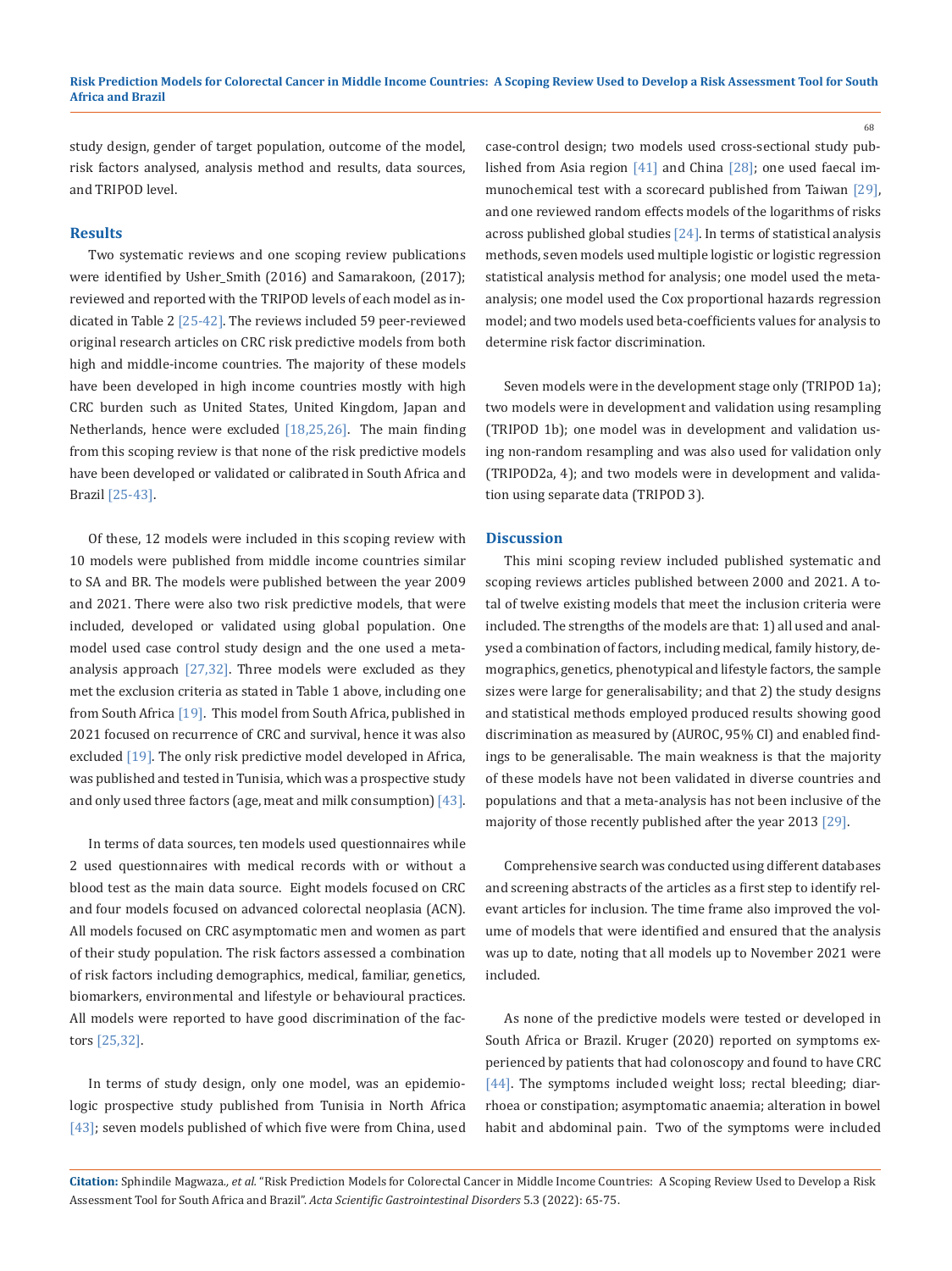|                                    |             |                                                      |                                                                                                                                                                                                                                                                               |                                                                                                                                                                                                                                                                                                                                                                                                                                                                                                                                                                                                                                                                                                                                                                                 |                                                                                                                                                                                                                         |                               |                                                           |                                                               | 69                                                                      |
|------------------------------------|-------------|------------------------------------------------------|-------------------------------------------------------------------------------------------------------------------------------------------------------------------------------------------------------------------------------------------------------------------------------|---------------------------------------------------------------------------------------------------------------------------------------------------------------------------------------------------------------------------------------------------------------------------------------------------------------------------------------------------------------------------------------------------------------------------------------------------------------------------------------------------------------------------------------------------------------------------------------------------------------------------------------------------------------------------------------------------------------------------------------------------------------------------------|-------------------------------------------------------------------------------------------------------------------------------------------------------------------------------------------------------------------------|-------------------------------|-----------------------------------------------------------|---------------------------------------------------------------|-------------------------------------------------------------------------|
| <b>Author</b><br>Year              | Out<br>come | <b>Study</b><br><b>Design</b>                        | <b>Factors</b><br>included in a score                                                                                                                                                                                                                                         | <b>Score C Statistic or</b><br><b>Relative Risk (RR) with</b><br>confidence interval (CI)                                                                                                                                                                                                                                                                                                                                                                                                                                                                                                                                                                                                                                                                                       | <b>Calibr</b><br>ation                                                                                                                                                                                                  | <b>TRIPOD</b><br><b>Level</b> | <b>Data</b><br>source                                     | <b>Statistical</b><br>used                                    | <b>Methods Population</b>                                               |
| Global/<br>Worldwide               |             |                                                      |                                                                                                                                                                                                                                                                               |                                                                                                                                                                                                                                                                                                                                                                                                                                                                                                                                                                                                                                                                                                                                                                                 |                                                                                                                                                                                                                         |                               |                                                           |                                                               |                                                                         |
| Dunlop_<br>2013                    | CRC         | Case Control<br>Study                                | Age, gender, first<br>degree relative with<br>CRC                                                                                                                                                                                                                             | 0.59                                                                                                                                                                                                                                                                                                                                                                                                                                                                                                                                                                                                                                                                                                                                                                            | $PPV=0.71$<br>$NPV=0.51$                                                                                                                                                                                                | 3                             | Question-<br>naire and<br>blood test<br>for genet-<br>ics | Multiple<br>logistics<br>regression                           | Develop-<br>ment and<br>Cross<br>validation/<br>bootstrap               |
| Johnson_<br>2013                   | CRC         | of the loga-<br>rithms of<br>risks across<br>studies | Body mass index<br>Literature $ $ (BMI), smoking, first<br>review using degree relative with<br>random ef- CRC, physical activ-<br>fects models ity, alcohol, Irritable<br>bowel diseases<br>(IBD), hormone<br>therapy (current/<br>former), aspirin,<br><b>NSAIDs</b>        | Significant risk factors<br>include inflammatory<br>bowel disease $(RR = 2.93)$<br>95% CI: 1.79-4.81); CRC<br>history in first-degree<br>relative (RR = $1.79,95\%$<br>$CI: 1.60-2.02$ ; body mass<br>index (BMI) to overall<br>population ( $RR = 1.10$<br>per 8 kg/m <sup>2</sup> increase,<br>95% CI: 1.08-1.12);<br>physical activity (RR =<br>0.88, 95% CI: 0.86-0.91<br>for 2 standard devia-<br>tions increased physical<br>activity score); cigarette<br>smoking (RR = 1.06, 95%)<br>CI: 1.03-1.08 for 5 pack-<br>years), and consumption<br>of red meat ( $RR = 1.13$ )<br>95% CI: 1.09-1.16 for 5<br>servings/week), fruit (RR<br>$= 0.85, 95\%$ CI: 0.75-0.96<br>for 3 servings/day), and<br>vegetables ( $RR = 0.86$ ,<br>95% CI: 0.78-0.94 for 5<br>servings/day). | None                                                                                                                                                                                                                    | 1a                            | Ouestion-<br>naire                                        | Meta-<br>Analysis                                             | N/A                                                                     |
| Asia<br>Region                     |             |                                                      |                                                                                                                                                                                                                                                                               |                                                                                                                                                                                                                                                                                                                                                                                                                                                                                                                                                                                                                                                                                                                                                                                 |                                                                                                                                                                                                                         |                               |                                                           |                                                               |                                                                         |
| Yeoh-2011<br>Asia                  | <b>ACN</b>  | Hospital<br>based cross<br>sectional<br>study        | Age, gender, smok-<br>ing, first degree<br>relative with CRC,                                                                                                                                                                                                                 | $0.66$ $(0.62 - 0.70)$                                                                                                                                                                                                                                                                                                                                                                                                                                                                                                                                                                                                                                                                                                                                                          | p.0.29                                                                                                                                                                                                                  | 3                             | Question-<br>naire                                        | Risk points<br>allocated<br>based on<br>Beta-coeffi-<br>cient | Develop-<br>ment<br>population<br>only                                  |
| Samara-<br>koon_2019<br>_Sri Lanka | CRC         | study                                                | Older age, frequent<br>deep fried food,<br>frequent red meat<br>consumption, first<br>degree relative<br>Case control with CTRC or other<br>cancers at 60 years<br>or under; history of<br>hypertension for 10<br>years, IBD before<br>10 years and polyps<br>before 10 years | $0.849(0.8 \text{ to } 0.9)$                                                                                                                                                                                                                                                                                                                                                                                                                                                                                                                                                                                                                                                                                                                                                    | 95% CI: 0.8 to<br>$[0.9, P<0.001]$ .<br>It has a<br>sensitiv-<br>ity of 76.9%,<br>specific-<br>ity of 83.1%,<br>positive<br>predictive<br>value (PPV)<br>of 82.0%,<br>negative<br>predictive<br>value (NPV)<br>of 79.3% | 1a.                           | Question-<br>naire and<br>medical<br>records              | logistic<br>regression<br>model                               | Develop-<br>ment<br>population<br>and cross<br>population<br>validation |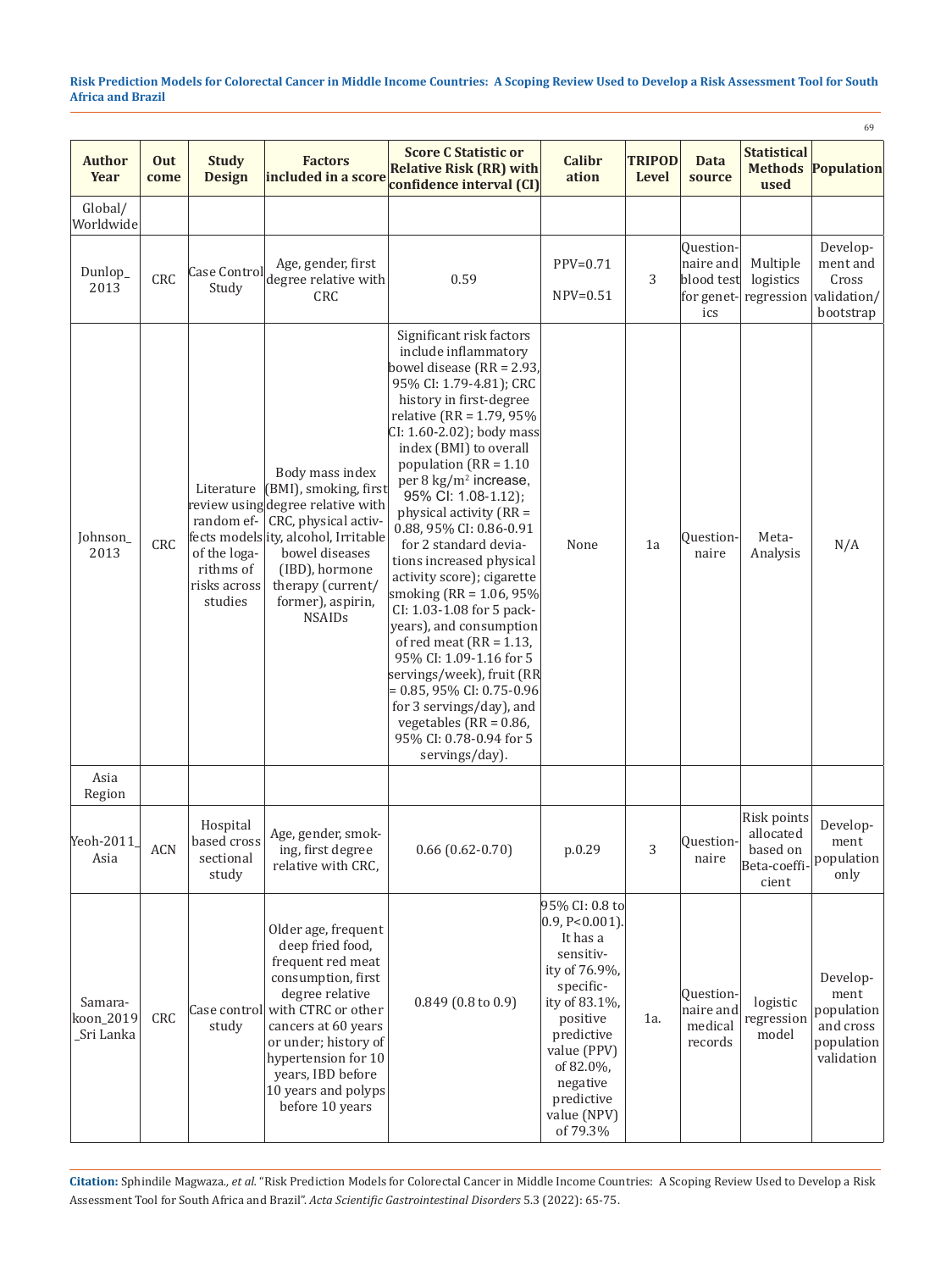70

| China                        |            |                                                   |                                                                                                                                                                          |                                                                                                                                              |          |        |                                                                                |                                                                         |                                                                                     |
|------------------------------|------------|---------------------------------------------------|--------------------------------------------------------------------------------------------------------------------------------------------------------------------------|----------------------------------------------------------------------------------------------------------------------------------------------|----------|--------|--------------------------------------------------------------------------------|-------------------------------------------------------------------------|-------------------------------------------------------------------------------------|
| Wei_2009                     | CC         | Hospital<br>based case<br>control<br>study        | BMI, smoking, first<br>or second degree<br>relative with CRC,<br>alcohol                                                                                                 | $0.61(0.59-0.63)$                                                                                                                            | None     | 1a.    | Ouestion-<br>naire                                                             | Logistic<br>regression                                                  | Develop-<br>ment<br>population<br>oss Valida-<br>tionn and<br>sub-set<br>population |
| Cai_2012                     | <b>ACN</b> | Hospital<br>based cross<br>sectional<br>study     | Age. gender,<br>smoking, diabetes<br>mellitus, green<br>vegetables, pickled<br>food, spiced food,<br>white meat                                                          | $0.74(0.72-0.77)$                                                                                                                            | $P=0.77$ | 2a.4   | Ouestion-<br>naire                                                             | Risk points<br>allocated<br>based on<br>beta-<br>coefficients<br>values | Bootstrap/<br>Cross<br>Validation                                                   |
| Chen_2013                    | <b>ACN</b> | Hospital<br>based Case<br>control<br>study        | Age, smoking,<br>alcohol                                                                                                                                                 | $0.66$ $(0.62 - 0.68)$                                                                                                                       | None     | 1b.    | Medical<br>Records                                                             | Multiple<br>logistics<br>regression                                     | Bootstraps/<br>cross<br>validation                                                  |
| Chen_2014                    | <b>ACN</b> | Hospital<br>based Case<br>control<br>study        | Age, gender, history<br>of coronary heart<br>disease, egg intake,<br>defecation fre-<br>quency                                                                           | $0.75(0.70-0.82)$                                                                                                                            | None     | $1b$ . | Ouestion-<br>naire                                                             | Risk points<br>allocated<br>based on<br>Beta-coeffi-<br>cient           | Bootstraps/<br>cross<br>validation                                                  |
| Xin_2019                     | CRC        | Hospital<br>based case<br>control<br>study        | Genetic and pheno-<br>typic factors                                                                                                                                      | $0.61(0.58-0.63)$                                                                                                                            | None     | 1a.    | Medical<br>Records<br>and blood<br>tests                                       | Multivari-<br>ate logistic<br>regression                                | Develop-<br>ment<br>population                                                      |
| Chen,<br>2021_Tai-<br>wan    | <b>CRC</b> | FIT test,<br>a user-<br>friendly CRC<br>scorecard | Family history, body<br>mass index (BMI),<br>smoking, drinking,<br>inactivity, hyper-<br>tension, diabetes,<br>carcinoembry-<br>onic antigen, and<br>C-reactive protein. | C statistic $=0.81$                                                                                                                          | None     | $1a$ . | Ouestion-<br>naire/<br>medical<br>screen-<br>ing and<br>quantita-<br>tive FIT. | Cox pro-<br>portional<br>hazards<br>regression<br>model                 | Develop-<br>ment<br>population                                                      |
| Africa<br>Region             |            |                                                   |                                                                                                                                                                          |                                                                                                                                              |          |        |                                                                                |                                                                         |                                                                                     |
| Gues-<br>mi_2010_<br>Tunisia | CRC        | Epide-<br>miologic<br>prospective<br>study        | Age, meat and milk<br>consumption                                                                                                                                        | age 40/60 years (OR:<br>5.15), processed meat<br>consumption; frequent/<br>rare (OR: 5.1), milk con-<br>sumption rare/frequent<br>(OR: 7.07) | None     | 1a     | Ouestion<br>naire                                                              | Multivari-<br>ate logistic<br>regression                                | Develop-<br>ment<br>population                                                      |

**Table 2:** Risk predictive models from Middle Income Countries.

**Data sources:** Usher\_Smith (2016) and Samarakoon (2017).

#### **Notes**

CRC: Colorectal Cancer; CAN: Advanced Colorectal Neoplasia; PPV: Positive Predictive Value; NPV: Negative Predictive Value;

OR: Odds Ratio; NSAIDS: Non-Steroid Anti-Inflammatory Drugs

# **TRIPOD guidelines**

1a: DEVELOPMENT only; 1b: Development and validation using resampling; 1c: Random; 2a: Non\_random; 2b: Split sample development and validation; 3: Development and validation using separate data; 4: Validation only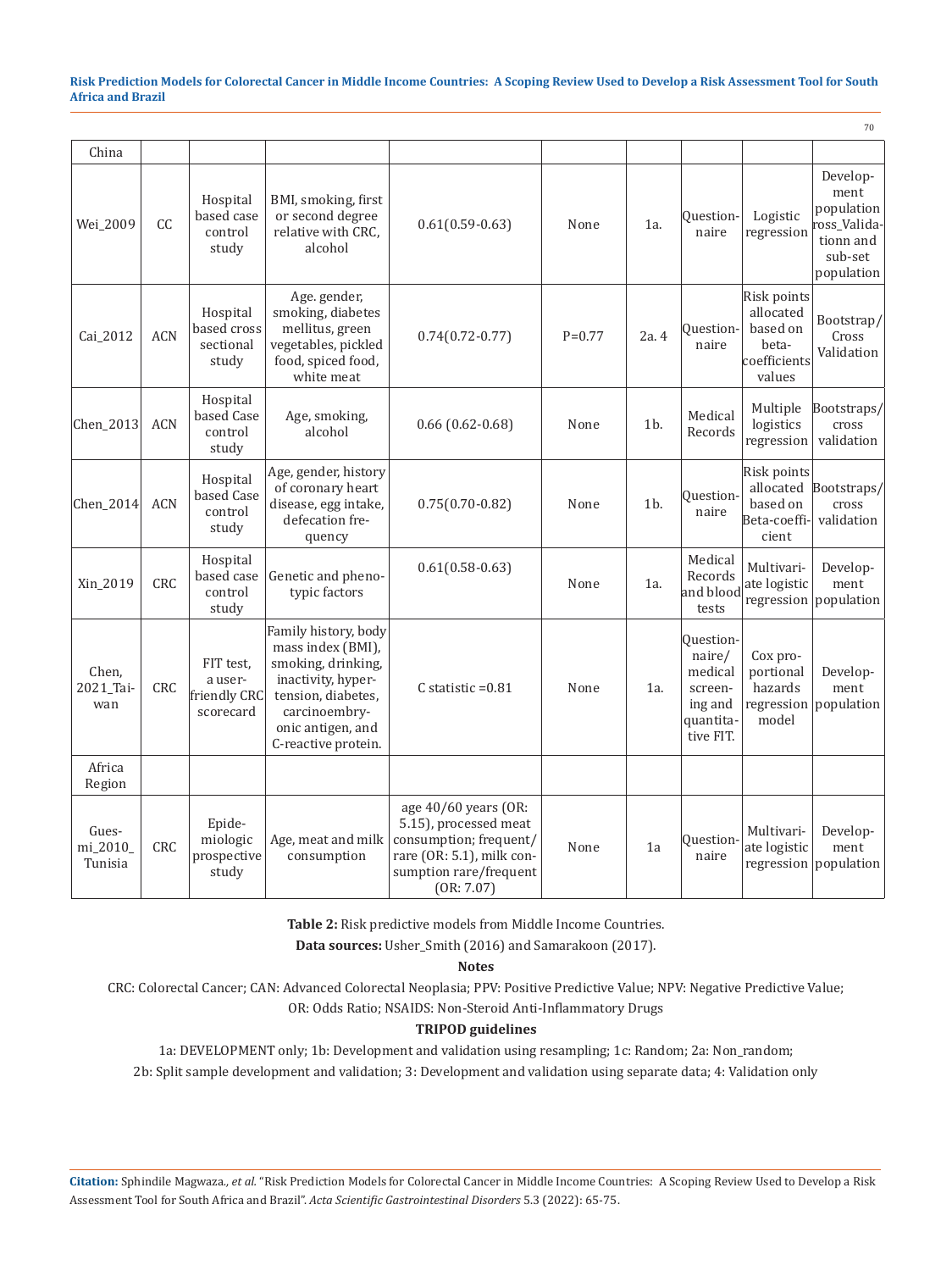in the CRC risk predictive models (alteration of bowel habits and weight in the form of BMI). The increasing prevalence of obesity, lack of physical activity among people living in urban areas; excessive, alcohol and tobacco use as well as environmental and genetics based on family history have been reported to have adequate evidence for identifying high CRC risk groups [15,21,31]. Hence, the introduction of a risk assessment tool, could promote behaviour change and assist to reduce other non-communicable diseases [4,11,45]. Because of patient stratification by risk, the tool assists health care providers to limit the number of patients referred for CRC screening. This approach could reduce screening costs and reduce any other complications associated with the tests.

The algorithm of the tool can be structured similar to the one developed in the United States by National Health Institute and the one from the United Kingdom developed by Hippisley-Cox (2011), using primary risk factors to identify clients at high risk for CRC in primary health care settings  $[46]$ . The primary risk factors that can be considered include (demographic; lifestyle; medical and family history, including age, sex, prior screening history, lifestyle and/or genetic information, family history and GIT symptoms) [11,46], as tabulated in Table 3 below.

| <b>Components</b>     | <b>Risk Factors</b>                            |  |  |
|-----------------------|------------------------------------------------|--|--|
| Demographical         | Age $45+$ years                                |  |  |
| Information           | Gender                                         |  |  |
|                       | Male                                           |  |  |
|                       | Female                                         |  |  |
|                       | BMI > 2.7                                      |  |  |
|                       | Weight                                         |  |  |
|                       | Height                                         |  |  |
| Medical History       | Prior CRC screening                            |  |  |
|                       | Other cancers                                  |  |  |
|                       | Change in bowel action or discomfort (con-     |  |  |
|                       | stipation, pain, cramps, gas, diarrhoea, stool |  |  |
|                       | inconsistency)                                 |  |  |
|                       | Medication: aspirin, non-aspirin, contracep-   |  |  |
|                       | tive pills or replacement therapy (women)      |  |  |
| Lifestyle             | Smoking (14+ cigarette/day)                    |  |  |
| Patterns              | Alcohol (>1 drink /day)                        |  |  |
| <b>Family History</b> | First degree relative diagnosed                |  |  |
|                       | Family member with Lynch Syndrome              |  |  |

**Table 3:** Proposed CRC Risk Assessment tool for South Africa and Brazil.

**Note**: If a patient answers "YES" to all or 3 tool components (1-4 or 3 making up of a combination of 1-4), refer for gFBOT screening cleared by the resident medical doctor or manager at the facility.

This risk assessment tool can also be used as a self-assessment by individuals in the privacy of their homes to assist with decision making for CRC screening and linkage to services. Further work can be done to allocate scores and weights using the South African CRC surveillance data. The tool can also be piloted and validated to ensure that it has potential to increase efficiency for screening uptake as recommended based on data that only those at moderate and high risks will be preferred [6,47]. The tool can also complement the current hospital cancer surveillance systems located in 3 tertiary public sector hospitals located in KwaZulu-Natal province, SA, as most common cancers are from eThekwini metropolitan and uMgungundlovu the two most populated cities in this province [13]. In addition, from the hospital surveillance system, CRC was top three of five most common cancers diagnosed from the three hospitals.

71

Besides improving efficiency in screening by grouping patients accessing PHC into risk categories; the data collected could also improve effectiveness by identifying the eligible age for screening; scores that better categorise patients by risk, guide the integration of the assessment with other screening tools; identify uptake; patient and health care provider views on the use of the tool. Moreover, the tool could be evaluated for robustness to distinguish better those most at risk [48].

To increase access and use of the tool, other conducive platforms can be identified where the risk assessment tool can be marketed for use, especially in social media platforms, to widen coverage, expand motivation and mobilisation to increase screening uptake by first-time users and young people, especially males that have higher ASRi in South Africa and in women and men in Brazil [2-4].

The systematic review of risk assessment tools in primary health care settings, the authors identified benefits of using the tool to boost clinician confidence and better facilitate appropriate referral patterns between PHC and tertiary levels where actual CRC screening will take place. However, the tools were most successful when used by patients concerned about their health based on family history of cancer; used by a dedicated clinician; used with health promotion messages and when supported by decision support for next steps. Likewise, Kamaraju (2020) recommended tobacco and alcohol control as part of health promotion as this was found to be cost-effective prevention measures for low and middle -income countries [17].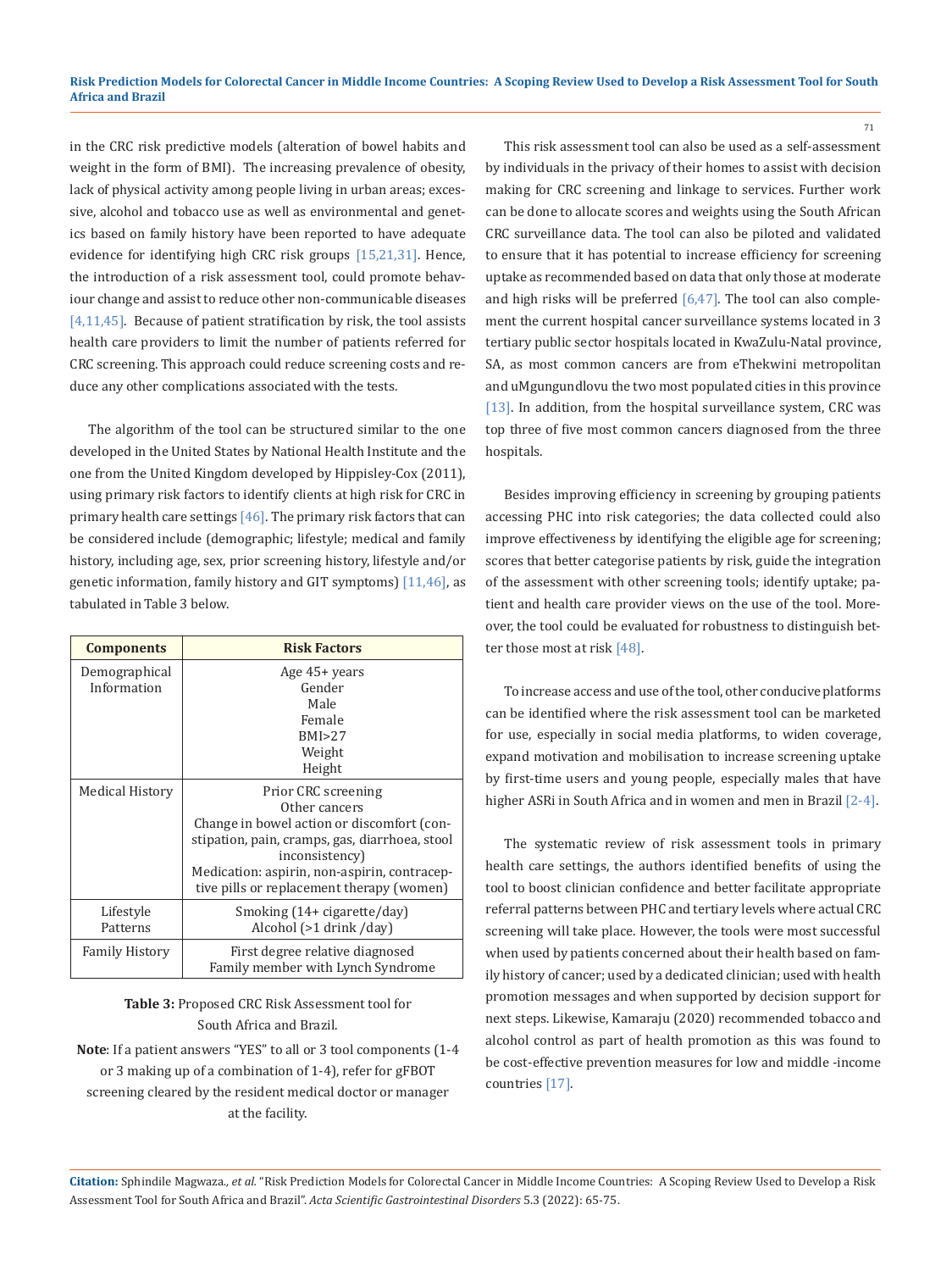Hence, these recommendations points to interconnectedness and link of tools to referral guidelines; screening guidelines and other information, educational and communication materials necessary for the interpretation of findings and in mapping next steps for the patient. The tools that link decision options helps to streamline the next steps for both clinicians and patients  $[46]$ . Equally, cost-effectiveness study recommended that screening be started earlier for men than women to attain cost and health benefits [49].

Reducing barriers to screening has potential to strengthen referral pathways and continuum of care as some studies had reported low screening uptake among high-risk population [50,51]. Sociodemographics, patients' attitudes, beliefs, health literacy, cultural influences, together with inadequate number of facilities equipped with cancer screening tools, and lack of access to health care have been cited as factors preventing timely screening [52,54]. Elimination of patients, providers, and health systems related barriers to CRC screening uptake, was recommended by Kaminski (2020) and Levin (2018) as well as patient education promoting benefits and importance of screening has shown to improve the uptake of screening [54,55], as reported by other studies [42,57,58].

#### **Limitations**

The weakness, firstly, is that the most models identified and included from developing countries were from China. Secondly the risks factors identified cannot be extended to those with familiar syndromes or already diagnosed with CRC. Despite that, the literature of multiple electronic databases and the broad inclusion criteria as well as good discrimination found from these models tested with asymptomatic population were key strengths of the review. Furthermore, most of the models used a combination of clinical indicators to lifestyle, family history and genetic factors. Lastly, none of the models were calibrated and scoping review does not evaluate their discriminative power [36]. The limitations identified points to potential capacity for development and calibration of CRC risk models in SA and BR using large-scale, population-based data to identify risk by category.

## **Conclusion**

In conclusion, this study highlights for the first time the importance of conducting scoping reviews to outline the landscape of risk predictive models in Africa and South America in order to identify critical gaps and potential options for consideration. The existing models outlined by published scoping and systematic reviews can be calibrated in both South Africa and Brazil, as means to build a body of evidence in each country. Doing so, will assist to further finalise the development of CRC assessment tools that could help with the segmentation of the general populations by risk category. Cost-effectiveness studies and testing the implementation of the existing models in clinical practice to document lessons and assess feasibility of application in different primary health care settings could be considered at this stage in the absence of SA and BR current models. There is also a need to invest in research to advance innovation efforts for CRC prevention and control in both countries. Developing robust surveillance systems, risks assessment tools and diverse non-invasive screening modalities can enhance understanding of CRC burden and inform appropriate differentiated prevention, screening and care approaches feasible for the primary health care settings. Development of basic risk assessment algorithms is critical for early detection for those with unknown susceptibility. However, the tools need to be user-friendly, quick and easy to interpret the findings and can direct both clinicians and patients towards appropriate next steps on the CRC screening continuum of care in both countries.

72

### **Bibliography**

- 1. Fiddler MM., *et al.* ["A global view on cancer incidence and na](https://pubmed.ncbi.nlm.nih.gov/27522007/)[tional levels of the human development index".](https://pubmed.ncbi.nlm.nih.gov/27522007/) *International Journal of Cancer* [139.11 \(2016\): 2436-2446.](https://pubmed.ncbi.nlm.nih.gov/27522007/)
- 2. Siegel RL., *et al.* ["Colorectal Cancer statistics, 2020".](https://acsjournals.onlinelibrary.wiley.com/doi/full/10.3322/caac.21601) *CA A Can[cer Journal for Clinicians](https://acsjournals.onlinelibrary.wiley.com/doi/full/10.3322/caac.21601)* 70.3 (2020): 145-164.
- 3. Sung H., *et al.* ["Global Cancer Statistics 2020: GLOBOCAN Esti](https://pubmed.ncbi.nlm.nih.gov/33538338/)[mates of Incidence and Mortality Worldwide for 36 Cancers in](https://pubmed.ncbi.nlm.nih.gov/33538338/) 185 Countries". *[CA A Cancer Journal for Clinicians](https://pubmed.ncbi.nlm.nih.gov/33538338/)* 71 (2021): [209-249.](https://pubmed.ncbi.nlm.nih.gov/33538338/)
- 4. ["World Health Organization International Agency for Research](https://gco.iarc.fr/today/home)  on Cancer". *[Cancer Today](https://gco.iarc.fr/today/home)* (2020).
- 5. Global Cancer Observatory: "South Africa and Brazil Country Fact Sheet 2020". *International Agency for Research on Cancer*. WHO, France (2020).
- 6. De Oliveira MM., *et al.* ["Disparities in colorectal cancer mortal](https://pubmed.ncbi.nlm.nih.gov/30156659/)ity across Brazilian States". *[The Revista Brasileira de Epidemio](https://pubmed.ncbi.nlm.nih.gov/30156659/)logia* [\(2018\): 21.](https://pubmed.ncbi.nlm.nih.gov/30156659/)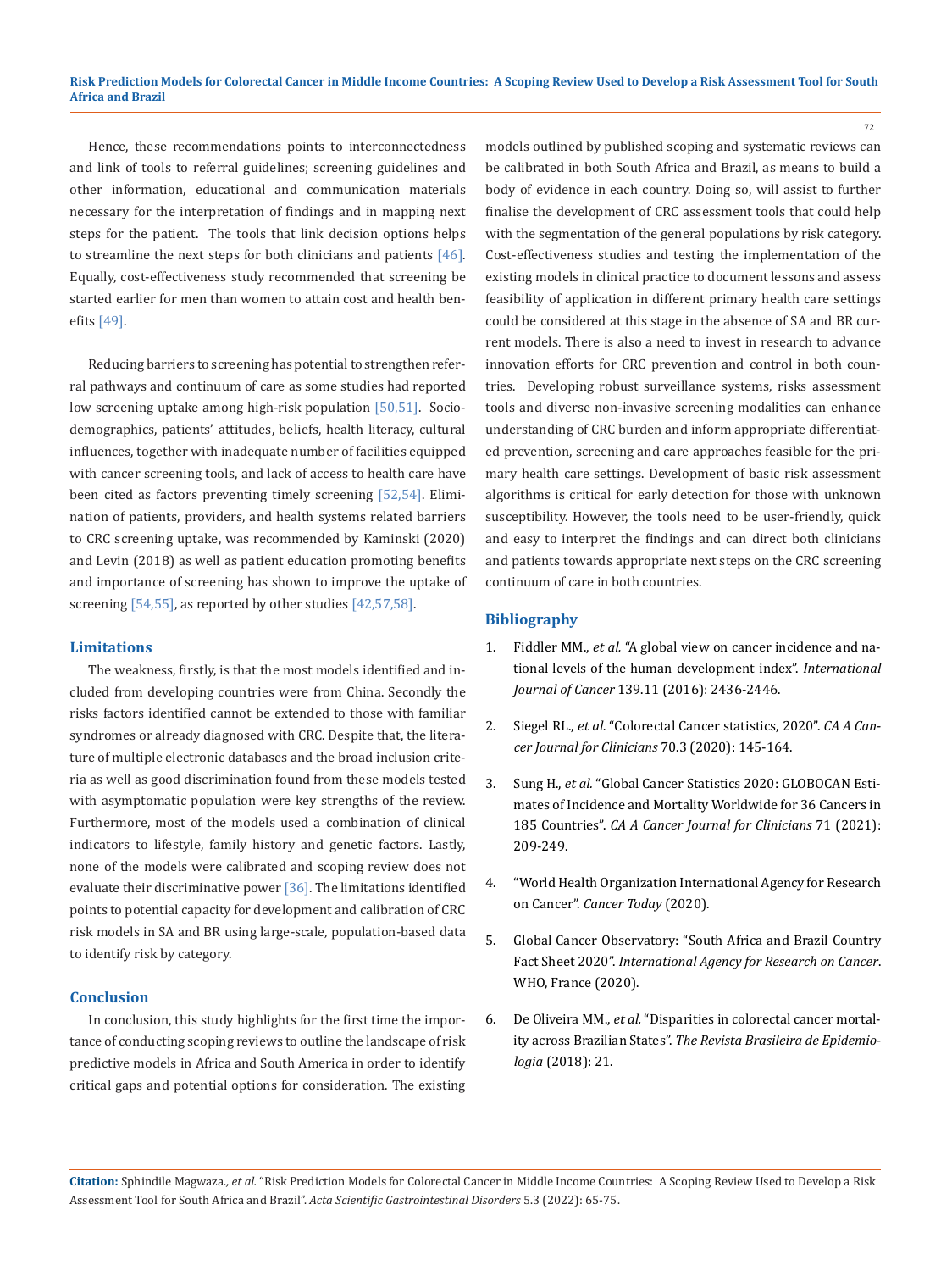- 7. [Instituto Nacional de Câncer José Alencar Gomes da Silva. "Es](https://rbc.inca.gov.br/revista/index.php/revista/article/view/115)[timativa 2018: incidência de câncer no Brasil. Rio de Janeiro:](https://rbc.inca.gov.br/revista/index.php/revista/article/view/115) [INCA" \(2017\): 128.](https://rbc.inca.gov.br/revista/index.php/revista/article/view/115)
- 8. [Boyle P and Leon ME. "Epidemiology of colorectal cancer".](https://pubmed.ncbi.nlm.nih.gov/12421722/) *[British Medical Bulletin](https://pubmed.ncbi.nlm.nih.gov/12421722/)* 64 (2002): 1-25.
- 9. [Nelson RS and Thorson AG. "Colorectal cancer screening".](https://link.springer.com/article/10.1007/s11912-009-0065-8) *Cur[rent Oncology Reports](https://link.springer.com/article/10.1007/s11912-009-0065-8)* 11.6 (2009): 482-489.
- 10. Burton H., *et al.* ["Public health implications from COGS and](https://pubmed.ncbi.nlm.nih.gov/23535723/) [potential for risk stratification and screening".](https://pubmed.ncbi.nlm.nih.gov/23535723/) *Nature Genetics*  [45.4 \(2013\): 349-351.](https://pubmed.ncbi.nlm.nih.gov/23535723/)
- 11. [National Cancer Institute. "The Colorectal Cancer Risk Assess](https://dceg.cancer.gov/tools/risk-assessment/ccratgauss)[ment Tool" \(2020\).](https://dceg.cancer.gov/tools/risk-assessment/ccratgauss)
- 12. Bebington B., *et al.* ["Design and methodology of a study on](https://pubmed.ncbi.nlm.nih.gov/30483579/) [colorectal cancer in Johannesburg, south Africa".](https://pubmed.ncbi.nlm.nih.gov/30483579/) *JGH Open* 2 [\(2018\): 139-143.](https://pubmed.ncbi.nlm.nih.gov/30483579/)
- 13. Mbeje N., *et al.* ["Establishing and Evaluating Cancer Surveil](https://journals.sagepub.com/doi/full/10.1177/11769351211029967)[lance System in KwaZulu-Natal, South Africa".](https://journals.sagepub.com/doi/full/10.1177/11769351211029967) *Cancer Informatics* [21 \(2021\): 1-11.](https://journals.sagepub.com/doi/full/10.1177/11769351211029967)
- 14. Perez R., *et al.* ["Screening of colorectal cancer in a Brazilian](https://www.scielo.br/j/abcd/a/9JLf8X3GqW8bCMYV9gmjKyh/abstract/?lang=en) town - preliminary results". *ABCD. [Arquivos Brasileiros de Ci](https://www.scielo.br/j/abcd/a/9JLf8X3GqW8bCMYV9gmjKyh/abstract/?lang=en)[rurgia Digestiva \(São Paulo\)](https://www.scielo.br/j/abcd/a/9JLf8X3GqW8bCMYV9gmjKyh/abstract/?lang=en)* 21 (2008): 12-15.
- 15. Souza DLB., *et al.* ["Colorectal Cancer Mortality in Brazil: Pre](file:///C:/Users/DELL/Desktop/07-02-2022/PDF/ASGIS/ASGIS-22-RA-011/1.%09DOI:%201-0.1097/DCR.0000000000000186)[dictions until Year 2025 and Cancer Contrl implications".](file:///C:/Users/DELL/Desktop/07-02-2022/PDF/ASGIS/ASGIS-22-RA-011/1.%09DOI:%201-0.1097/DCR.0000000000000186) *Dis[eases of the Colon and Rectum](file:///C:/Users/DELL/Desktop/07-02-2022/PDF/ASGIS/ASGIS-22-RA-011/1.%09DOI:%201-0.1097/DCR.0000000000000186)* 57 (2014): 1082-1089.
- 16. Lambert R., *et al.* ["Mass screening for colorectal cancer is not](https://pubmed.ncbi.nlm.nih.gov/19384945/) [justified in most developing countries".](https://pubmed.ncbi.nlm.nih.gov/19384945/) *International Journal of Cancer* [125.2 \(2009\): 253-256.](https://pubmed.ncbi.nlm.nih.gov/19384945/)
- 17. Kamaraju S., *et al.* ["Cancer prevention in Low-Resource Coun](https://ascopubs.org/doi/10.1200/EDBK_280625)[tries: An Overview of the Opportunity". Cancer Prevention,](https://ascopubs.org/doi/10.1200/EDBK_280625) [Risk \(2020\). Asco Educational Book.](https://ascopubs.org/doi/10.1200/EDBK_280625)
- 18. [World Bank \(2021\). New World Bank country classifications](https://blogs.worldbank.org/opendata/new-world-bank-country-classifications-income-level-2021-2022) [by income level: 2021-2022. World Bank, USA \(2021\).](https://blogs.worldbank.org/opendata/new-world-bank-country-classifications-income-level-2021-2022)
- 19. Achilonu OJ., *et al.* ["Predicting Colorectal Cancer Recurrence](https://pubmed.ncbi.nlm.nih.gov/34307286/) [and Patient Survival Using Supervised Machine Learning Ap](https://pubmed.ncbi.nlm.nih.gov/34307286/)[proach: A South African Population-Based Study".](https://pubmed.ncbi.nlm.nih.gov/34307286/) *Frontiers in Public Health* [9 \(2021\): 694306.](https://pubmed.ncbi.nlm.nih.gov/34307286/)

20. Ntombela XH., *et al.* ["Is the clinicopathological pattern of](https://pubmed.ncbi.nlm.nih.gov/28537520/) [colorectal carcinoma similar in the state and private health](https://pubmed.ncbi.nlm.nih.gov/28537520/)[care systems of South Africa? Analysis of a Durban colorectal](https://pubmed.ncbi.nlm.nih.gov/28537520/)  cancer database". *Tropical Doctor* [47.4 \(2017\): 360-364.](https://pubmed.ncbi.nlm.nih.gov/28537520/)

73

- 21. Katsidzira L., *et al.* ["The shifting epidemiology of colorectal](file:///C:/Users/DELL/Desktop/07-02-2022/PDF/ASGIS/ASGIS-22-RA-011/1.%09doi:%2010.1016/S2468-1253%20(16)30183-2.)  cancer in sub-Saharan Africa". *[The Lancet Gastroenterology](file:///C:/Users/DELL/Desktop/07-02-2022/PDF/ASGIS/ASGIS-22-RA-011/1.%09doi:%2010.1016/S2468-1253%20(16)30183-2.) and Hepatology* [2.5 \(2017\): 377-383.](file:///C:/Users/DELL/Desktop/07-02-2022/PDF/ASGIS/ASGIS-22-RA-011/1.%09doi:%2010.1016/S2468-1253%20(16)30183-2.)
- 22. Paim J., *et al.* ["The Brazilian health system: history, advances,](https://pubmed.ncbi.nlm.nih.gov/21561655/) and challenges". *Lancet* [377 \(2011\): 1778-1797.](https://pubmed.ncbi.nlm.nih.gov/21561655/)
- 23. Lansdorp-Vogelaar I., *et al.* ["Risk-stratified strategies in popu](https://pubmed.ncbi.nlm.nih.gov/34460107/)[lation screening for colorectal cancer".](https://pubmed.ncbi.nlm.nih.gov/34460107/) *International Journal of Cancer* [150.3 \(2022\): 397-405.](https://pubmed.ncbi.nlm.nih.gov/34460107/)
- 24. [Arksey H and O'Malley L. "Scoping studies: towards a method](https://www.tandfonline.com/doi/abs/10.1080/1364557032000119616)ological framework". *[International Journal of Social Research](https://www.tandfonline.com/doi/abs/10.1080/1364557032000119616)  Methodology* [8.1 \(2005\): 19-32.](https://www.tandfonline.com/doi/abs/10.1080/1364557032000119616)
- 25. Usher-Smith J., *et al.* ["External validation of risk prediction](https://www.nature.com/articles/bjc2017463)  [models for incident colorectal cancer using UK Biobank".](https://www.nature.com/articles/bjc2017463) *Brit[ish Journal of Cancer](https://www.nature.com/articles/bjc2017463)* 118 (2018): 750-759.
- 26. Samarakoon YM., *et al.* ["Risk prediction models for colorectal](https://www.researchgate.net/publication/322859429_Risk_prediction_models_for_colorectal_cancer_A_Scoping_review)  cancer: A scoping review". *Journal of [the Postgraduate Institute](https://www.researchgate.net/publication/322859429_Risk_prediction_models_for_colorectal_cancer_A_Scoping_review)  of Medicine* [4.2 \(2017\): 1-24.](https://www.researchgate.net/publication/322859429_Risk_prediction_models_for_colorectal_cancer_A_Scoping_review)
- 27. Dunlop MG., *et al.* ["Cumulative impact of common genetic vari](https://pubmed.ncbi.nlm.nih.gov/22490517/)[ants and other risk factors on colorectal cancer risk in 42 103](https://pubmed.ncbi.nlm.nih.gov/22490517/) individuals". *Gut* [62 \(2012\): 871-881.](https://pubmed.ncbi.nlm.nih.gov/22490517/)
- 28. Cai QC., *et al.* ["Derivation and validation of a prediction rule](https://pubmed.ncbi.nlm.nih.gov/22328705/)  [for estimating advanced colorectal neoplasm risk in average](https://pubmed.ncbi.nlm.nih.gov/22328705/)risk Chinese". *[American Journal of Epidemiology](https://pubmed.ncbi.nlm.nih.gov/22328705/)* 175 (2021): [584-593.](https://pubmed.ncbi.nlm.nih.gov/22328705/)
- 29. Chen G., *et al.* ["Prediction rule for estimating advanced](https://pubmed.ncbi.nlm.nih.gov/24653621/) [colorectal neoplasm risk in average-risk populations in south](https://pubmed.ncbi.nlm.nih.gov/24653621/)ern Jiangsu Province". *[Chinese Journal of Cancer Research](https://pubmed.ncbi.nlm.nih.gov/24653621/)* 26 [\(2014\): 4-11.](https://pubmed.ncbi.nlm.nih.gov/24653621/)
- 30. Hewitson P., *et al.* ["Cochrane systematic review of colorectal](https://pubmed.ncbi.nlm.nih.gov/18479499/)  [cancer screening using the fecal occult blood test \(hemoccult\):](https://pubmed.ncbi.nlm.nih.gov/18479499/) an update". *[The American Journal of Gastroenterology](https://pubmed.ncbi.nlm.nih.gov/18479499/)* 103 (2008): [1541-1549.](https://pubmed.ncbi.nlm.nih.gov/18479499/)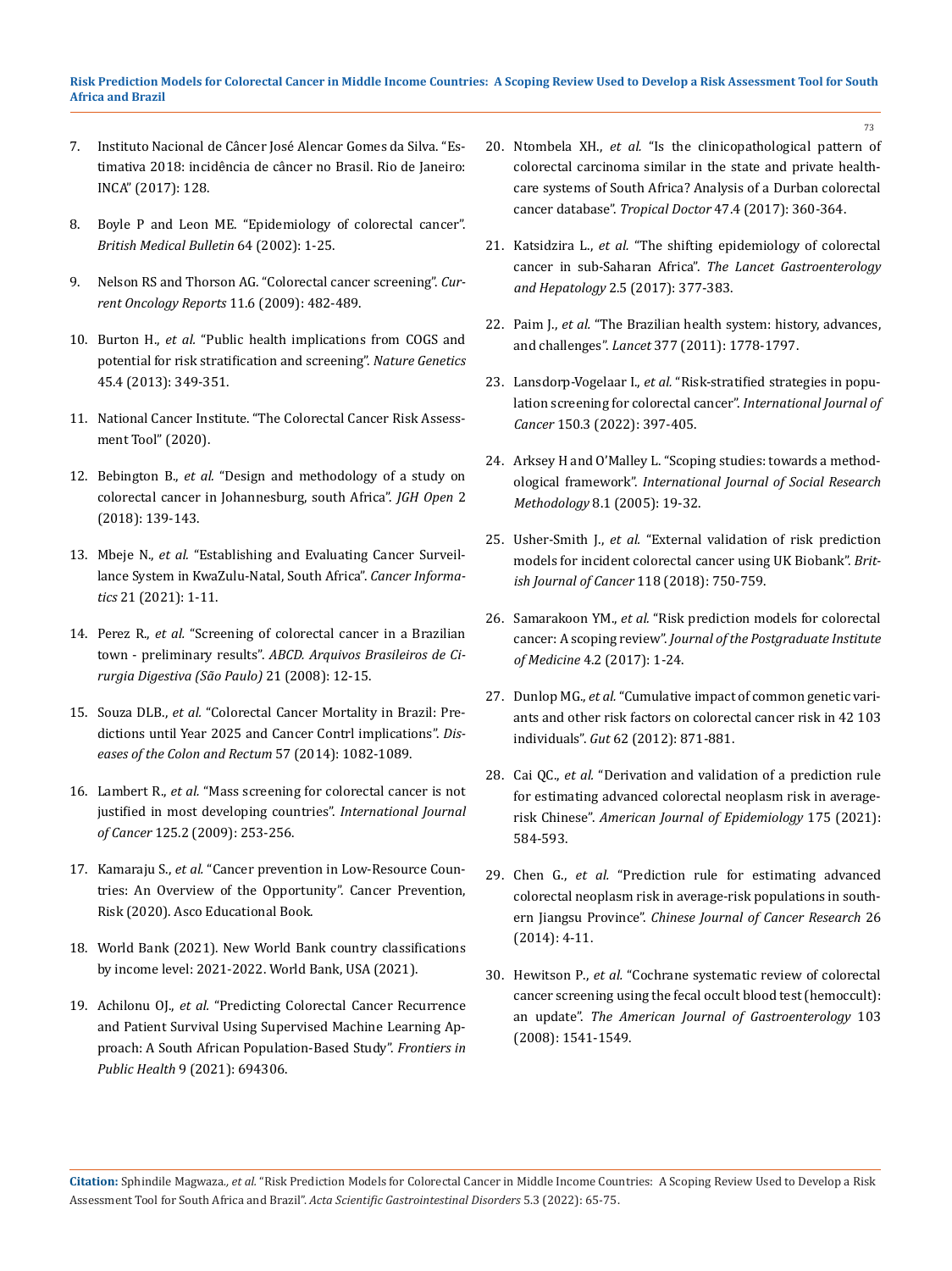- 31. Jeon J., *et al.* ["Determining risk of colorectal cancer and start](file:///C:/Users/DELL/Desktop/07-02-2022/PDF/ASGIS/ASGIS-22-RA-011/etermining%20risk%20of%20colorectal%20cancer%20and%20starting%20age%20of%20screening%20based%20on%20lifestyle,%20environmental,%20and%20genetic%20factors)[ing age of screening based on lifestyle, environmental, and ge](file:///C:/Users/DELL/Desktop/07-02-2022/PDF/ASGIS/ASGIS-22-RA-011/etermining%20risk%20of%20colorectal%20cancer%20and%20starting%20age%20of%20screening%20based%20on%20lifestyle,%20environmental,%20and%20genetic%20factors)netic factors". *Gastroenterology* [154 \(2018\): 2152-2164.](file:///C:/Users/DELL/Desktop/07-02-2022/PDF/ASGIS/ASGIS-22-RA-011/etermining%20risk%20of%20colorectal%20cancer%20and%20starting%20age%20of%20screening%20based%20on%20lifestyle,%20environmental,%20and%20genetic%20factors)
- 32. Johnson CM., *et al.* ["Meta-analyses of colorectal cancer risk fac](https://pubmed.ncbi.nlm.nih.gov/23563998/)tors". *[Cancer Causes Control](https://pubmed.ncbi.nlm.nih.gov/23563998/)* 24.6 (2013): 1207-1222.
- 33. Li J., *et al.* ["Risk prediction of colorectal cancer with common](https://pubmed.ncbi.nlm.nih.gov/26837342/) [genetic variants and conventional non-genetic factors in a Chi](https://pubmed.ncbi.nlm.nih.gov/26837342/)nese Han population". *[Europe PubMed Central](https://pubmed.ncbi.nlm.nih.gov/26837342/)* 36.10 (2015): [1053-1057.](https://pubmed.ncbi.nlm.nih.gov/26837342/)
- 34. Lin Y., *et al.* ["Advanced colorectal neoplasia risk stratification](https://pubmed.ncbi.nlm.nih.gov/23907780/) by penalized logistic regression". *[Statistical Methods in Medical](https://pubmed.ncbi.nlm.nih.gov/23907780/) Research* [25.4 \(2013\): 1677-1691.](https://pubmed.ncbi.nlm.nih.gov/23907780/)
- 35. Liu YC., *et al.* "The risk prediction model and risk index for colorectal cancer". *Taiwan Journal of Public Health* 27.1 (2008): 1-12.
- 36. Samarakoon YM. "Risk factors and risk prediction of colorectal cancer among adults in the districts of Colombo and Gampaha .MD thesis". *Faculty of Medicine*, University of Colombo, Sri Lanka (2013).
- 37. Saunders CL., *et al.* ["External validation of risk prediction](https://pubmed.ncbi.nlm.nih.gov/32071122/) [models incorporating common genetic variants for incident](https://pubmed.ncbi.nlm.nih.gov/32071122/) [colorectal cancer using UK Biobank".](https://pubmed.ncbi.nlm.nih.gov/32071122/) *Cancer Prevention Research* [13 \(2020\): 509-520.](https://pubmed.ncbi.nlm.nih.gov/32071122/)
- 38. Wei Y-S., *et al.* ["Risk factors for sporadic colorectal cancer](https://pubmed.ncbi.nlm.nih.gov/19469004/) in southern Chinese". *[World Journal of Gastroenterology](https://pubmed.ncbi.nlm.nih.gov/19469004/)* 15 [\(2009\): 2526-2530.](https://pubmed.ncbi.nlm.nih.gov/19469004/)
- 39. Win AK., *et al.* ["Risk predictions models for colorectal cancer: a](https://pubmed.ncbi.nlm.nih.gov/22169185/) review". *[Cancer Epidemiology, Biomarkers and Prevention](https://pubmed.ncbi.nlm.nih.gov/22169185/)* 21.3 (2021): [398-410.](https://pubmed.ncbi.nlm.nih.gov/22169185/)
- 40. Xin J., *et al.* ["Combinations of single nucleotide polymorphisms](https://pubmed.ncbi.nlm.nih.gov/30859566/) [identified in genome‐wide association studies determine risk](https://pubmed.ncbi.nlm.nih.gov/30859566/) for colorectal cancer". *[International Journal of Cancer](https://pubmed.ncbi.nlm.nih.gov/30859566/)* 145.10 [\(2019\): 2661-2669.](https://pubmed.ncbi.nlm.nih.gov/30859566/)
- 41. Yeoh K-G., *et al.* ["The Asia-Pacific Colorectal Screening score: a](https://pubmed.ncbi.nlm.nih.gov/21402615/) [validated tool that stratifies risk for colorectal advanced neo](https://pubmed.ncbi.nlm.nih.gov/21402615/)[plasia in asymptomatic Asian subjects".](https://pubmed.ncbi.nlm.nih.gov/21402615/) *Gut* 60 (2011): 1236- [1241.](https://pubmed.ncbi.nlm.nih.gov/21402615/)

42. Wong G., *et al.* ["One-Time Fecal Immunochemical Screening](https://pubmed.ncbi.nlm.nih.gov/31040191/)  [for Advanced Colorectal Neoplasia in Patients with CKD \(DE-](https://pubmed.ncbi.nlm.nih.gov/31040191/)TECT Study)". *[Journal of the American Society of Nephrology](https://pubmed.ncbi.nlm.nih.gov/31040191/)*  [30.6 \(2019\): 1061-1072.](https://pubmed.ncbi.nlm.nih.gov/31040191/)

74

- 43. Guesmi F., *et al.* ["Les facteurs alimentaires prédisposant](https://pubmed.ncbi.nlm.nih.gov/20415192/)  [au risque de cancers colorectaux: etude epidémiologique](https://pubmed.ncbi.nlm.nih.gov/20415192/)  [prospective \[Alimentary factors predisposing to colorectal](https://pubmed.ncbi.nlm.nih.gov/20415192/)  [cancer risk: a prospective epidemiologic study\]".](https://pubmed.ncbi.nlm.nih.gov/20415192/) *Tunis Med* [88.3 \(2010\): 184-189.](https://pubmed.ncbi.nlm.nih.gov/20415192/)
- 44. Kruger J., *et al.* ["Prevalence and characteristics of incidental](https://journals.co.za/doi/pdf/10.7196/SAMJ.2020.v110i12.14582)  [colorectal polyps in patients undergoing colonoscopy at a](https://journals.co.za/doi/pdf/10.7196/SAMJ.2020.v110i12.14582)  [South African tertiary institution".](https://journals.co.za/doi/pdf/10.7196/SAMJ.2020.v110i12.14582) *South African Medical Journal* [110.12 \(2020\): 1191-1194.](https://journals.co.za/doi/pdf/10.7196/SAMJ.2020.v110i12.14582)
- 45. Rawla P., *et al.* ["Epidemiology of colorectal cancer: Incidence,](https://pubmed.ncbi.nlm.nih.gov/31616522/) [mortality, survival, and risk factors".](https://pubmed.ncbi.nlm.nih.gov/31616522/) *Przeglad Gastroenterologiczny* [14 \(2019\): 89.](https://pubmed.ncbi.nlm.nih.gov/31616522/)
- 46. [Hippisley-Cox J and Coupland C. "Identifying patients with](https://pubmed.ncbi.nlm.nih.gov/22054334/)  [suspected gastrooesophageal cancer in primary care: deriva](https://pubmed.ncbi.nlm.nih.gov/22054334/)[tion and validation of an algorithm".](https://pubmed.ncbi.nlm.nih.gov/22054334/) *British Journal of General [Practice](https://pubmed.ncbi.nlm.nih.gov/22054334/)* (2011).
- 47. Koıvogui A., *et al.* ["Feasibility of encouraging participation in](https://pubmed.ncbi.nlm.nih.gov/32397003/)  [colorectal cancer screening campaigns by motivating people](https://pubmed.ncbi.nlm.nih.gov/32397003/)  [through the social network, Facebook".](https://pubmed.ncbi.nlm.nih.gov/32397003/) *Colorectal Disease* 22 [\(2020\): 1325-1335.](https://pubmed.ncbi.nlm.nih.gov/32397003/)
- 48. Lloyd L., *et al.* [Research Alert: "Improving screening for bowel](https://www.phpc.cam.ac.uk/pcu/research-alert-improving-screening-for-bowel-cancer-using-risk-stratification/)  [cancer using risk stratification \(2021\).](https://www.phpc.cam.ac.uk/pcu/research-alert-improving-screening-for-bowel-cancer-using-risk-stratification/)
- 49. Thomas C., *et al.* ["Should colorectal cancer screening start at](https://pubmed.ncbi.nlm.nih.gov/33533190/)  [different ages for men and women? Cost-effectiveness analy](https://pubmed.ncbi.nlm.nih.gov/33533190/)[sis for a resource-constrained service".](https://pubmed.ncbi.nlm.nih.gov/33533190/) *Cancer Reports* (2021): [e1344.](https://pubmed.ncbi.nlm.nih.gov/33533190/)
- 50. Bruwer Z., *et al.* ["A mobile colonoscopy unit for lynch syn](https://pubmed.ncbi.nlm.nih.gov/23299947/)[drome: trends in surveillance uptake and patient experiences](https://pubmed.ncbi.nlm.nih.gov/23299947/)  [of screening in a developing country".](https://pubmed.ncbi.nlm.nih.gov/23299947/) *Journal of Genetic Counseling* [\(2013\): 125-137.](https://pubmed.ncbi.nlm.nih.gov/23299947/)
- 51. Navarro M., *et al.* ["Colorectal cancer population screening pro](file:///C:/Users/DELL/Desktop/07-02-2022/PDF/ASGIS/ASGIS-22-RA-011/v)[grams worldwide in 2016: an update".](file:///C:/Users/DELL/Desktop/07-02-2022/PDF/ASGIS/ASGIS-22-RA-011/v) *World Journal of Gastroenterology* [23 \(2017\): 3632-3642.](file:///C:/Users/DELL/Desktop/07-02-2022/PDF/ASGIS/ASGIS-22-RA-011/v)